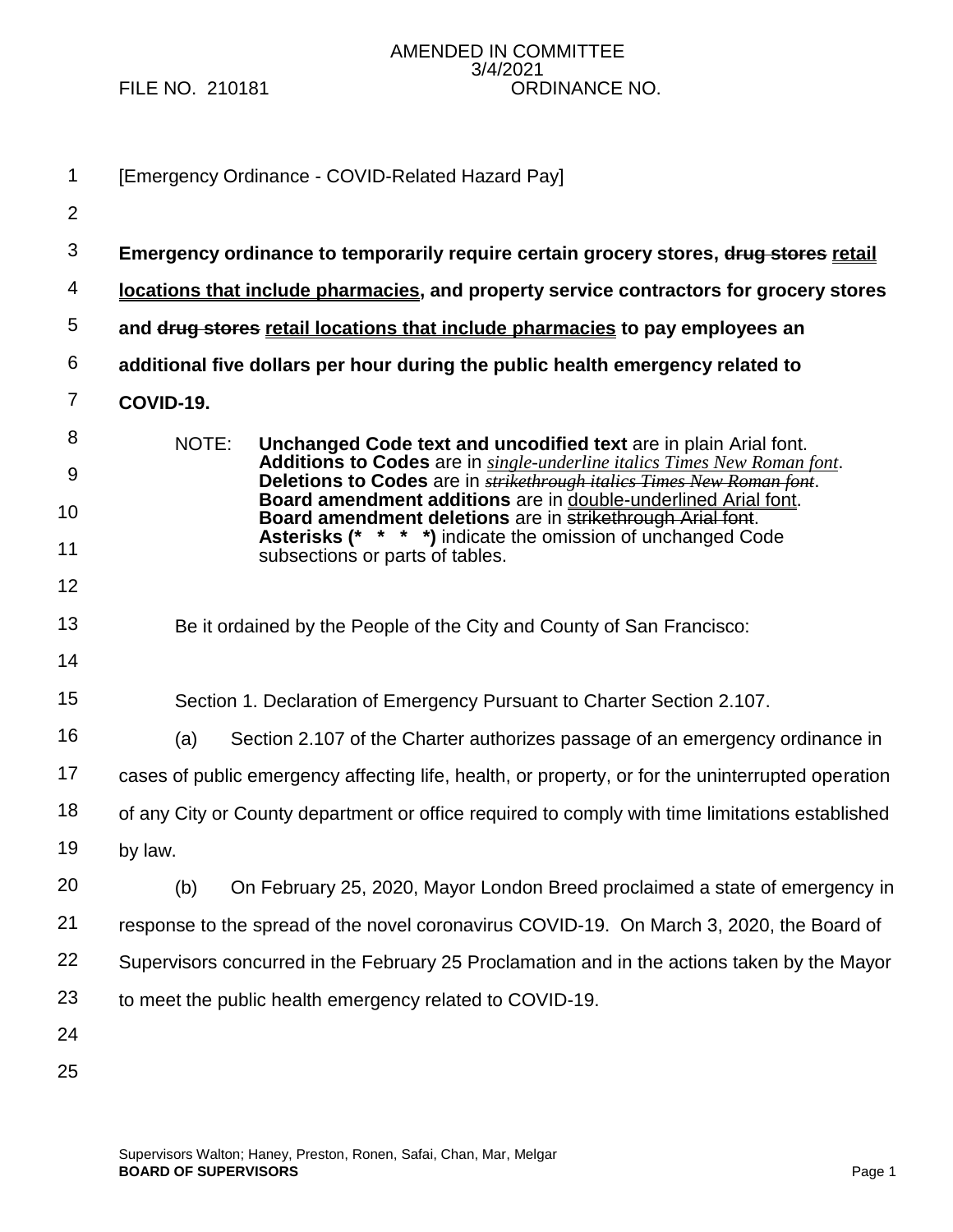1  $\mathcal{P}$ 3 4 5 (c) The Board of Supervisors hereby finds and declares that an actual emergency exists that requires the passage of this emergency ordinance to address the COVID-19 pandemic by reducing the likelihood of COVID-19 infection among workers at grocery stores and drug stores, their families and coworkers, and the members of the public with whom they interact.

- 6
- 7

Section 2. Findings and Purpose.

8 9 10 11 12 13 14 15 16 17 18 (a) On March 19, 2020, the California State Public Health Officer designated specific sectors and their workers, including workers supporting grocery stores and pharmacies, as Essential Critical Infrastructure Workers to ensure the continuity of functions critical to public health and safety, as well as economic and national security. These essential workers include grocery store and drug store employees, as well as on-site workers employed by third-party contractors, such as janitorial and security companies. Over the last year, workers in grocery stores and drug stores have continued to report to work and serve their communities, despite the ongoing hazards, including the high risk of contracting COVID-19 due to their frequent interaction with members of the public. Their commitment to essential work has ensured that residents of San Francisco and elsewhere have had access to food, medication, and other essential goods during this pandemic.

19 20 21 22 23 24 25 (b) Unlike workers in many sectors of the economy, grocery and drug store workers cannot work from home. The nature of their jobs requires them to come to work at a store, usually indoors, with less air circulation than an open outdoor environment, which presents a heightened risk of contracting COVID-19. Further, at the work site, these workers face heightened risks of contracting COVID-19 due to their frequent interactions with customers and coworkers on an ongoing basis, often in close contact. Security workers incur the additional risk of physical confrontations with individuals posing security risks. Janitorial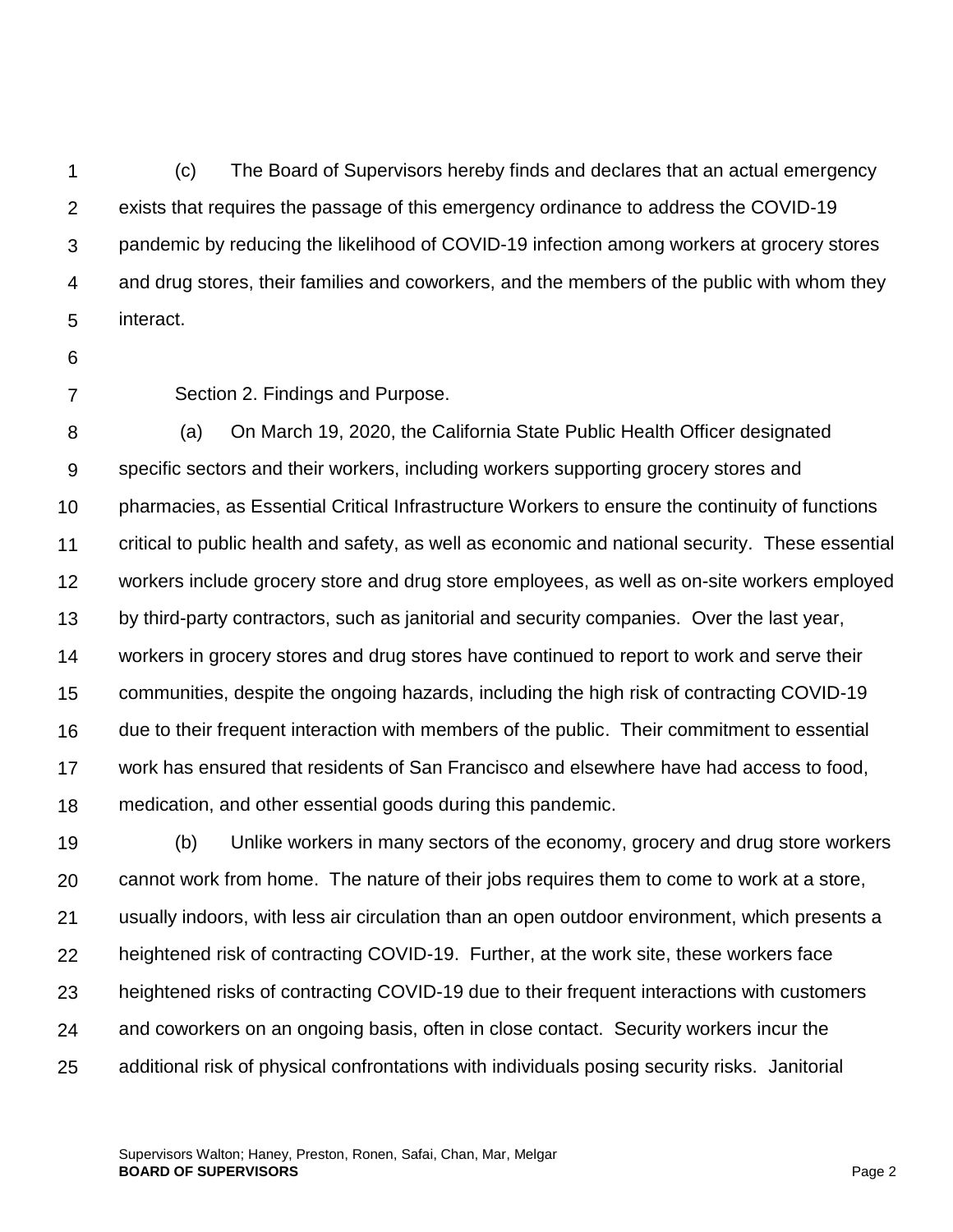1  $\mathcal{P}$ 3 4 5 6 7 workers must sanitize surfaces that may harbor viral contaminants. These various risks are so stark that researchers estimate that food and agricultural workers in California have experienced a 39% increase in mortality during the pandemic compared with prior periods, the highest of any sector. Yea-Hung Chen, et al. "Excess Mortality Associated with the COVID-19 Pandemic among Californians 18-65 Years of Age, by Occupational Sector and Occupation: March through October 2020-2021," Jan. 21, 2021, on file with the Clerk of the Board of Supervisors in File No. ------210181.

8 9 10 11 12 13 14 15 16 (c) Many employers have made efforts to protect workers, including requiring workers to wear personal protective equipment, requiring social distancing from each other and from customers, and sanitizing cash registers, food conveyor belts, and shopping carts. To enhance the health and safety of frontline workers, the City enacted Ordinance No. 74-20 to require grocery store, drug store, restaurant, and on-demand delivery service employers to provide health and scheduling protections to employees during the public health emergency related to COVID-19. The City reenacted that emergency ordinance in Ordinance Nos. 110- 20, 156-20, 230-20, and 010-21. Even with those protections, however, the health threats that these workers face have been and continue to be substantial.

17 18 19 20 21 22 23 24 25 (d) It is of paramount importance to the public health to ensure that these workers are able to protect themselves from COVID-19 infection, both to ensure the health of the workers and their families and to minimize the risk of transmission to customers and coworkers at their work sites. It is therefore critical that workers be able to afford protections to avoid exposure to COVID-19. Grocery workers and drug store workers, including janitorial and security workers hired through contractors at grocery stores and stores, are not highly paid. Yet, to maximize protection and reduce risk, many of these workers must take expensive precautions away from the work site. While employers must provide workers personal protective equipment at work, it is in the public interest for workers to purchase and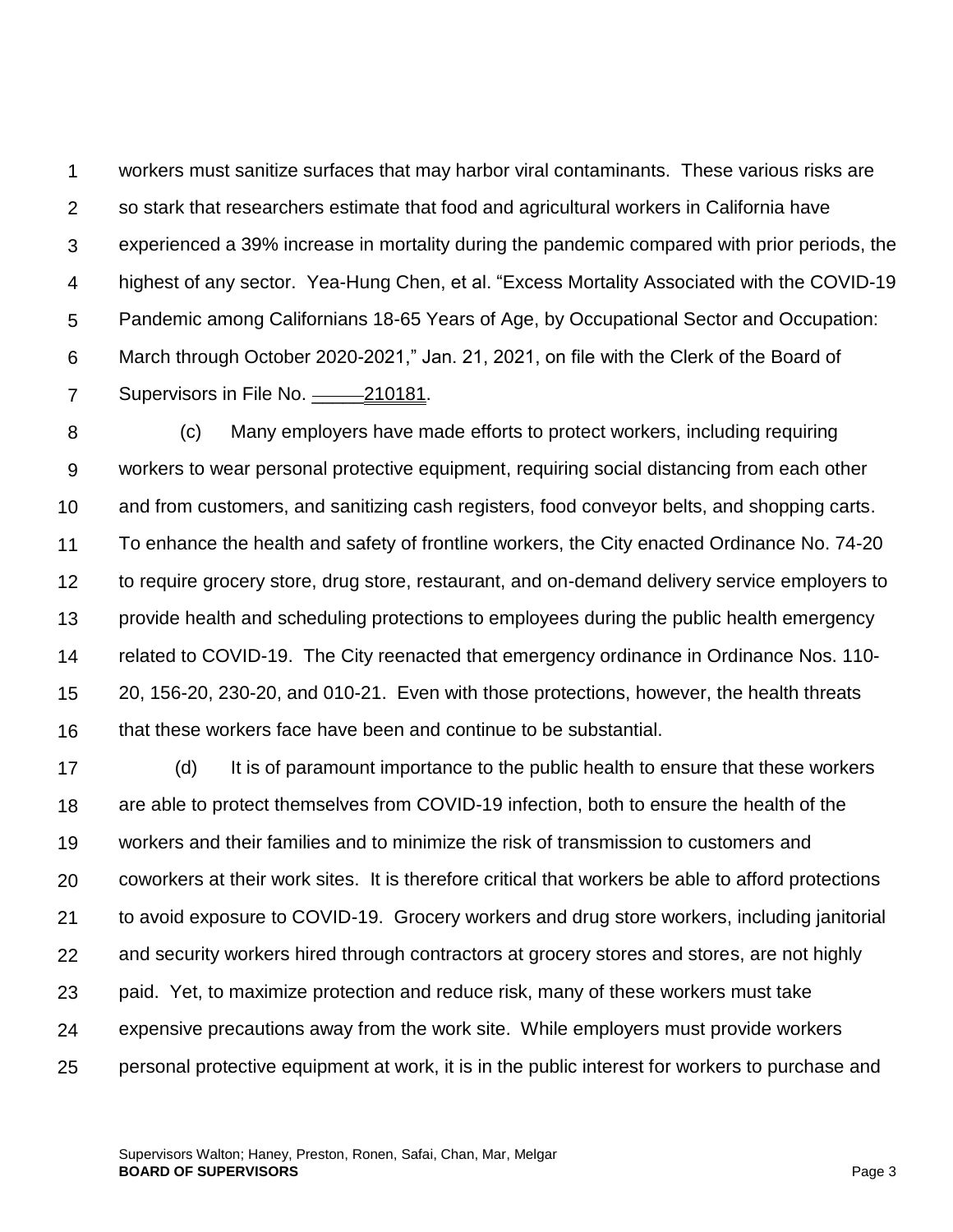1  $\mathcal{P}$ 3 4 5 6 7 8 9 use personal protective equipment when they are not at work, including when they are commuting to and from work. Workers generally must use their own personal funds to pay for off-the-job protective equipment. And, some workers also use personal funds to buy on-thejob protective equipment; reports indicate that front-line workers often have concerns about COVID safety at their workplace, which may lead them to incur additional expenses when they believe that their employers' prevention measures at the workplace are insufficient. Workers may similarly incur extra costs to ensure safe commutes to and from work to minimize exposure to other individuals on public transit. Among other costs, some workers may pay for parking, tolls, and vehicle expenses to provide a safer commute.

10 11 12 13 14 15 16 17 18 19 (e) Public schools in the City and several other Bay Area school districts continue to offer only remote learning opportunities for students. Additionally, child care may be more expensive and difficult to locate due to child care program closures, public health restrictions, and other pandemic-related challenges. These factors have created a child care emergency for grocery and drug store workers and other essential workers who cannot work remotely and thus cannot care for their children during work hours, which is sometimes possible for people who work from home. By offsetting some of the additional child care costs that grocery and drug store workers may incur, this emergency ordinance reduces the risk that children will be left without care or with inadequate care due to pandemic-related school and child care disruptions.

20 21 22 23 24 25 (f) Additionally, there is a strong public interest in minimizing the need for workers to have multiple jobs, because working multiple jobs increases their exposure to others and contributes to the spread of COVID-19. Workers who receive lower wages are more likely to need to take on more than one job to support their families and pay bills. This emergency ordinance reduces that need, and therefore reduces that risk, by increasing the wages of lowwage workers in frontline positions.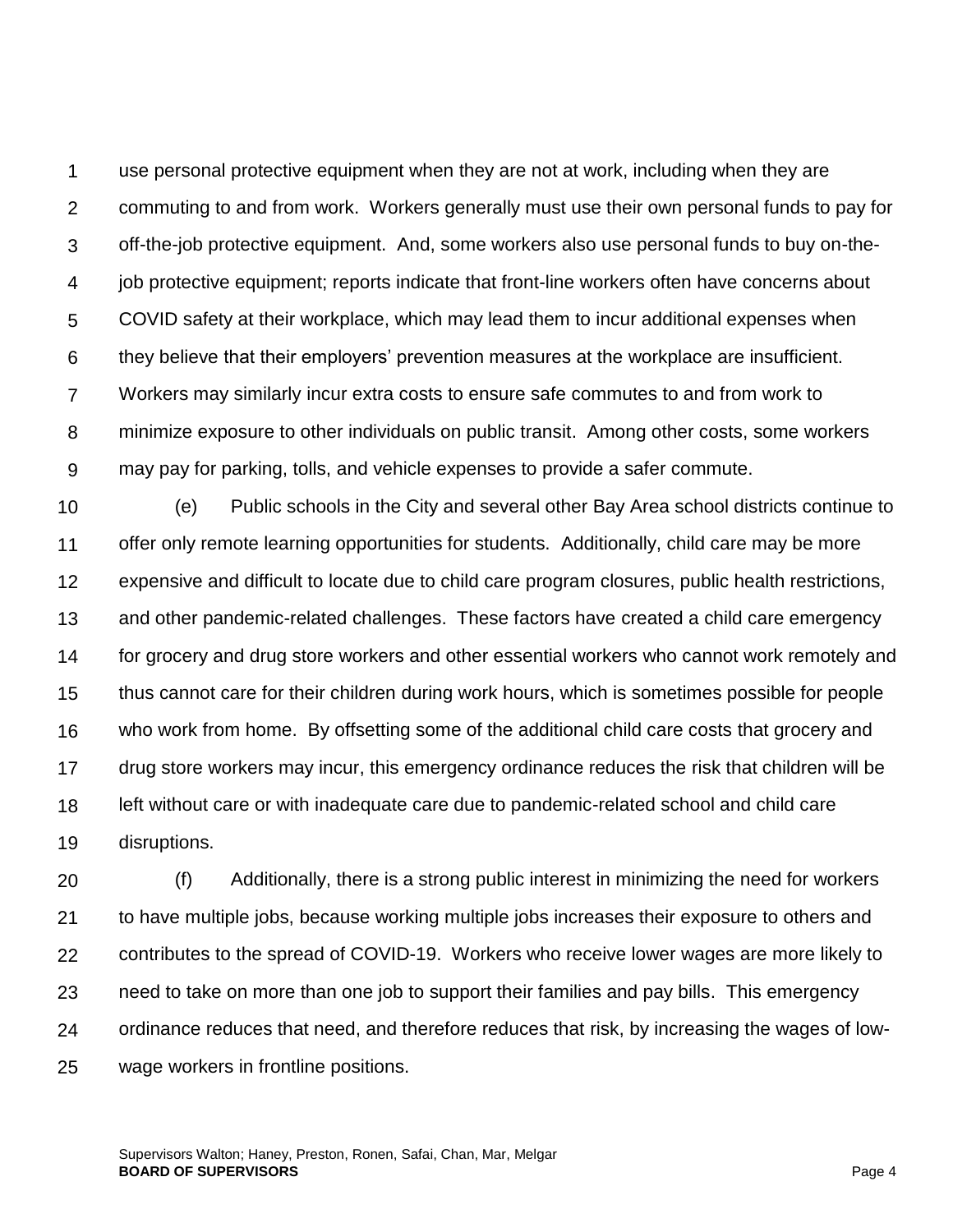1

2 Section 3. Definitions.

| 3              | For purposes of this emergency ordinance, the following definitions apply.                       |
|----------------|--------------------------------------------------------------------------------------------------|
| 4              | "Agency" means the Office of Labor Standards Enforcement.                                        |
| 5              | "Base Wage" means the hourly wage (or, for salaried Employees, the hourly wage                   |
| 6              | equivalent calculated based on a 40-hour work week) paid to an Employee by a Covered             |
| $\overline{7}$ | Employer on the effective date of this emergency ordinance, including, when applicable, any      |
| 8              | wage enhancement provided by the Covered Employer for overtime, holiday, or other                |
| $9$            | premium pay. Base Wage shall not include any Employer-Initiated Hazard Pay, Hazard Pay,          |
| 10             | or Wage Enhancement.                                                                             |
| 11             | "City" means the City and County of San Francisco.                                               |
| 12             | "Covered Employer" means any person, as defined in Section 18 of the California                  |
| 13             | Labor Code, including corporate officers or executives, who directly or indirectly or through an |
| 14             | agent or any other person, including through the services of a temporary services or staffing    |
| 15             | agency or similar entity, employs, suffers or permits to work, or exercises control over the     |
| 16             | wages, hours, or working conditions of 500 or more persons worldwide, including at least 20      |
| 17             | Employees of who work on-site at a retail sales and service use that operates any General        |
| 18             | Grocery, Specialty Grocery, or Pharmacy (excluding pharmacies provided as part of a              |
| 19             | Hospital or Health Service use) retail store, as each of those terms areis defined in Planning   |
| 20             | Code Section 102, within the geographic boundaries of the City. Further, "Covered Employer"      |
| 21             | also means any Property Services Contractor.                                                     |
| 22             | "Employee" means any person providing labor or services for remuneration for a                   |
| 23             | Covered Employer on-site at a retail sales and service use that operates any General             |
| 24             | Grocery, Specialty Grocery, or Pharmacy (excluding pharmacies provided as part of a              |
| 25             | Hospital or Health Service use), as each of those terms is defined in Planning Code Section      |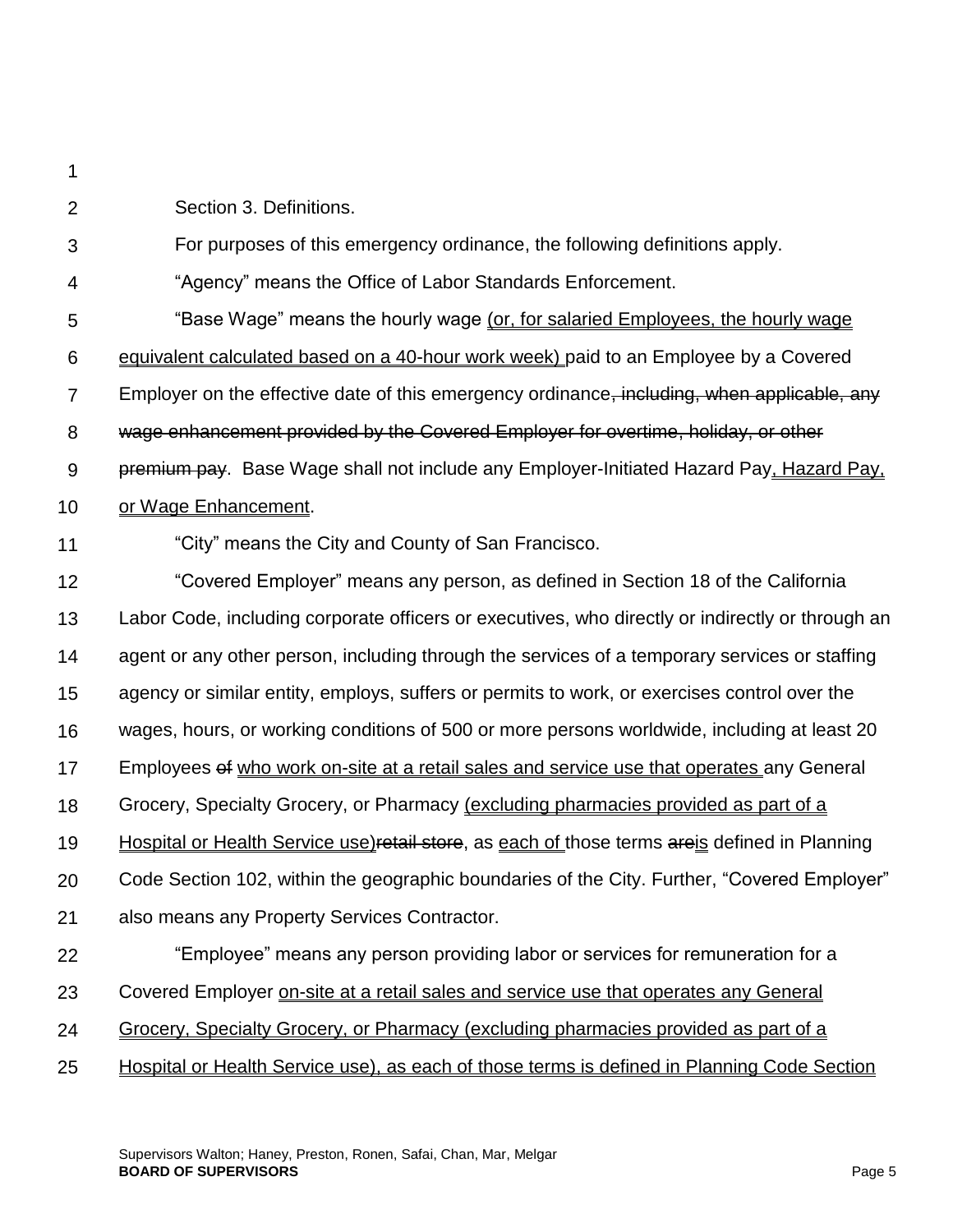1  $\mathfrak{p}$ 3 102, within the geographic boundaries of the City, who is an employee under California Labor Code Section 2775, as may be amended from time to time, including a part-time or temporary employee.

4 5 6 7 8 9 10 11 12 13 14 15 "Employer-Initiated Hazard Pay" means a premium pay rate to compensate Employees for the hardships and risks associated with working during the COVID-19 pandemic, that the Covered Employer provided to its Employees on or after February 1, 2020, including collectively bargained Employer-Initiated Hazard Pay. "Employer-Initiated Hazard Pay" additionally includes a premium pay rate provided under a collective bargaining agreement predating February 1, 2020, that clearly and unambiguously requires the Covered Employer to pay increased compensation to Employees working under hazardous conditions including conditions that could expose Employees to contagious disease. If a Covered Employer pays such Employer-Initiated Hazard Pay on any basis other than an hourly rate, such as a flat rate per week, the premium hourly rate shall be determined by dividing the Employer-Initiated Hazard Pay for the applicable pay period by the number of Hours Worked during such pay period.

16 17 18 19 20 21 "Hazard Pay" means a \$5 per hour wage bonus in addition to an Employee's Base Wage, including any premium pay applicable at the time and any Wage Enhancement in effect for each hour worked (or, for salaried Employees, for 40 hours per week); except that for Employees whose Base Wage plus any Wage Enhancement in effect is between \$30 per hour and \$34.99 per hour, "Hazard Pay" means a wage bonus for each hour worked in an amount calculated to increase the Employee's hourly wage to \$35 per hour.

22 23 24 "Hours Worked" means the time during which an Employee is subject to the control of a Covered Employer, including all the time the Employee is suffered or permitted to work, and all the time the Employee is on-call.

25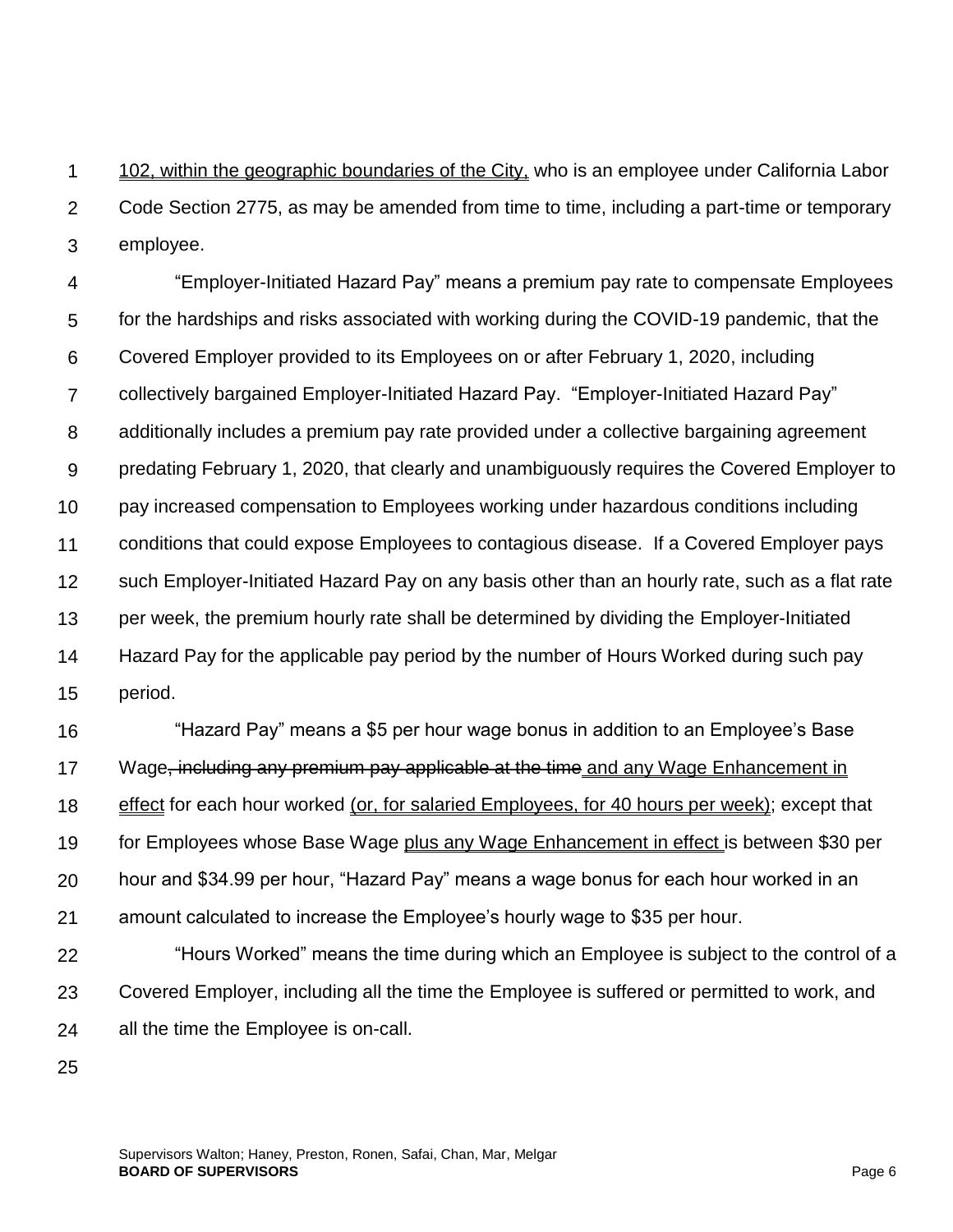| 1              | "Property Services Contractor" means a contractor or subcontractor that provides on-              |
|----------------|---------------------------------------------------------------------------------------------------|
| $\overline{2}$ | site janitorial or security services for a Covered Employer at any retail sales and service use   |
| 3              | that operates any General Grocery, Specialty Grocery, or Pharmacy retail store (excluding         |
| 4              | pharmacies provided as part of a Hospital or Health Service use), as each of those terms          |
| 5              | areis defined in Planning Code Section 102, within the geographic boundaries of the City, who     |
| 6              | directly or indirectly or through an agent or any other person, including through the services of |
| 7              | a temporary services or staffing agency or similar entity, employs, suffers or permits to work,   |
| 8              | or exercises control over the wages, hours, or working conditions of 500 or more persons          |
| 9              | worldwide, including at least 20 Employees within the geographic boundaries of the City.          |
| 10             | <u>"Wage Enhancement" means premium or additional wages paid to an Employee by a</u>              |
| 11             | Covered Employer above the Base Wage, including without limitation additional pay for             |
| 12             | overtime or holiday work, but excluding Employer-Initiated Hazard Pay and Hazard Pay.             |
| 13             |                                                                                                   |
| 14             | Section 4. Hazard Pay Requirement.                                                                |
| 15             | Hazard Pay. Beginning on the effective date of this emergency ordinance, every<br>(a)             |
| 16             | Covered Employer shall pay Hazard Pay to all Employees whose Base Wage plus any Wage              |
| 17             | Enhancement in effect is less than \$35 per hour.                                                 |
| 18             | (b)<br>Credit for Employer-Initiated Hazard Pay. If a Covered Employer provides                   |
| 19             | Employer-Initiated Hazard Pay to an Employee, the Covered Employer may reduce the                 |
| 20             | amount of Hazard Pay required under subsection 4(a) by the amount of Employer-Initiated           |
| 21             | Hazard Pay for the Hours Worked.                                                                  |
| 22             | (1)<br>Illustrative Examples. By way of example and not limitation, if a Covered                  |
| 23             | Employer provides Employer-Initiated Hazard Pay of \$4 per hour to an Employee with a Base        |
| 24             | Wage of \$20 per hour, such that the Employee's total wage is \$24 per hour, then the Covered     |
|                |                                                                                                   |
| 25             | Employer must provide an additional \$1 Hazard Pay under subsection (a) to bring the              |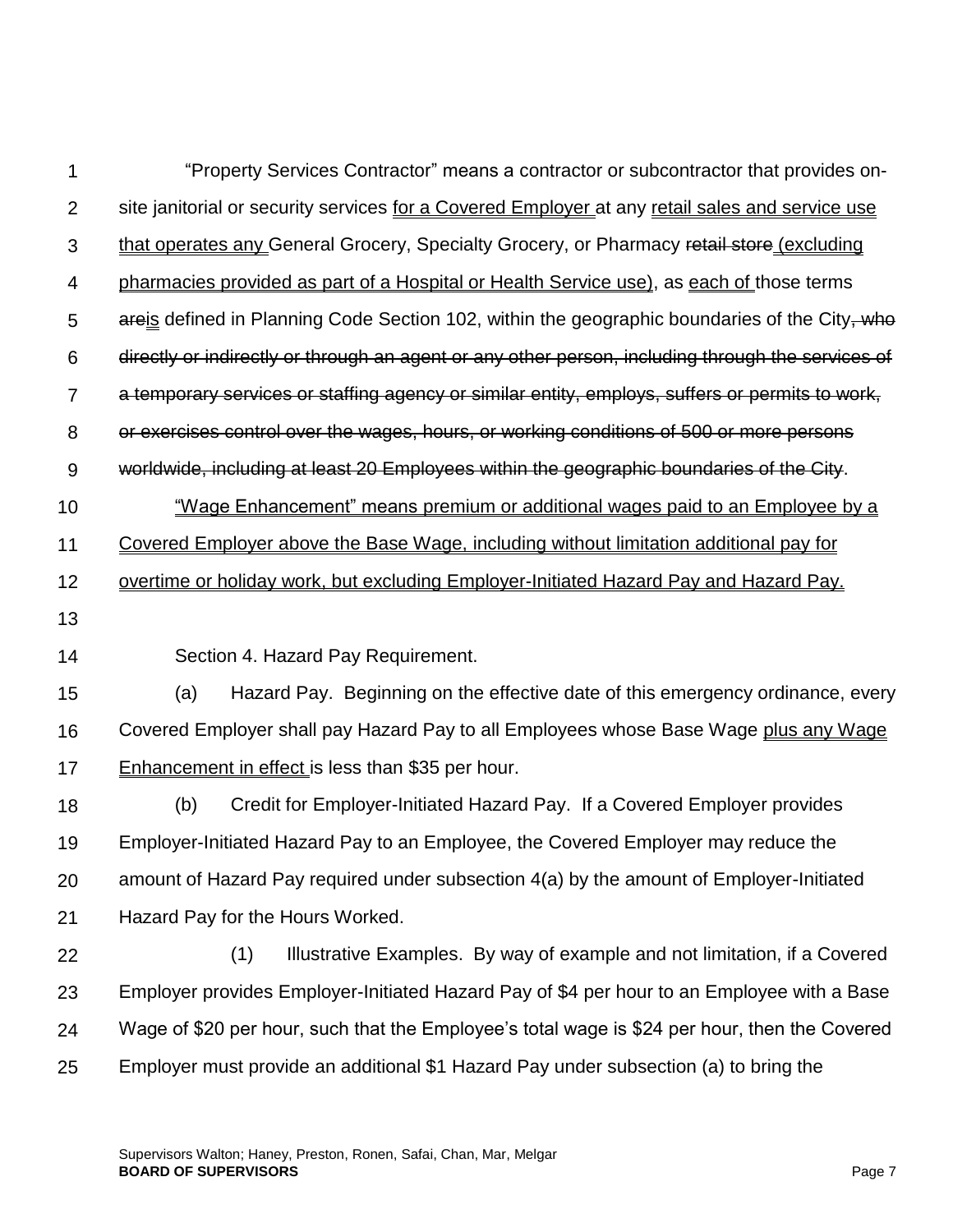1  $\mathcal{P}$ 3 4 Employee's total wage to \$25 per hour. As another illustrative example, if a Covered Employer provides Employer-Initiated Hazard Pay of \$4 per hour to an Employee with a Base Wage of \$32 per hour, such that the Employee's total wage is \$36 per hour, then the Covered Employer has no obligation to provide additional Hazard Pay under subsection (a).

5 6 7 8 (2) Past Payments and Payments for Past Work. A Covered Employer may not reduce the amount of Hazard Pay under this subsection (b) to account for Employer-Initiated Hazard Pay that the Covered Employer owed or previously paid to a Covered Employee for work previously performed.

9

10

Section 5. Notice to Employees.

11 12 13 14 15 16 (a) The Agency shall, within seven days of the effective date of this emergency ordinance, publish and make available on its website a notice suitable for Covered Employers to inform Employees of their rights under this emergency ordinance. The Agency shall publish such notice in English, Spanish, Chinese, and Filipino. The Agency shall make best efforts to provide such notice to each Covered Employer through electronic communication on the same date that it is published.

17 18 19 20 21 22 23 (b) A Covered Employer shall within three days after the Agency has published and made available the notice described in subsection (a), provide the notice to Employees in a manner calculated to reach all Employees: by posting in a conspicuous place at the workplace, via electronic communication, and/or by posting in a conspicuous place in a Covered Employer's web-based or app-based Employee platform. Every Covered Employer shall provide the notice in English, Spanish, Chinese, Filipino, and any language spoken by at least 5% of the Employees at the workplace or job site.

24 25 (c) To the extent feasible, on the same written notice that a Covered Employer is required to provide under Section 226(a) of the California Labor Code, a Covered Employer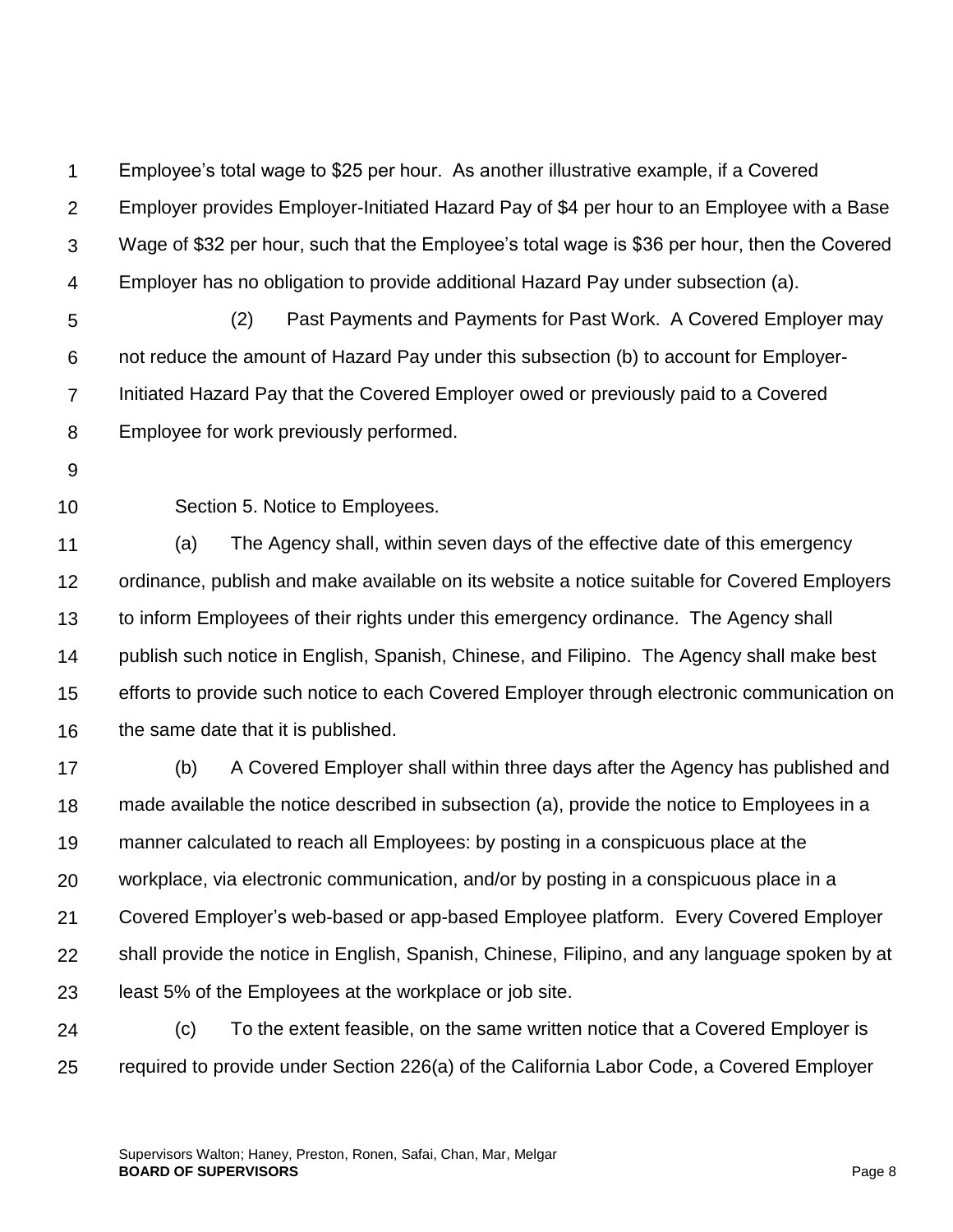1  $\mathcal{P}$ shall set forth the amount of Hazard Pay paid to the Employee under this emergency ordinance.

3

4

Section 6. Exercise of Rights Protected; Retaliation Prohibited.

5 6 7 (a) It shall be unlawful for a Covered Employer or any other person to interfere with, restrain, or deny the exercise of, or the attempt to exercise, any right protected under this emergency ordinance.

8 9 10 11 12 13 14 15 16 (b) It shall be unlawful for a Covered Employer or any other person to discharge, threaten to discharge, demote, suspend, reduce other Employee benefits, or in any manner discriminate or take adverse action against any person in retaliation for exercising rights protected under this emergency ordinance. Such rights include but are not limited to the right to receive Hazard Pay pursuant to this emergency ordinance; the right to file a complaint or inform any person about any Covered Employer's alleged violation of this emergency ordinance; the right to cooperate with the Agency in its investigations of alleged violations of this emergency ordinance; and the right to inform any person of that person's potential rights under this emergency ordinance.

17 18 (c) Protections of this emergency ordinance shall apply to any person who mistakenly but in good faith alleges violations of this emergency ordinance.

19 20 21 22 23 24 25 (d) Taking adverse action against a person within 90 days of the person's filing a complaint with the Agency or a court alleging a violation of any provision of this emergency ordinance; informing any person about a Covered Employer's alleged violation of this emergency ordinance; cooperating with the Agency or other persons in the investigation or prosecution of any alleged violation of this emergency ordinance; opposing any policy, practice, or act that is unlawful under this emergency ordinance; or informing any person of that person's rights under this emergency ordinance, shall raise a rebuttable presumption that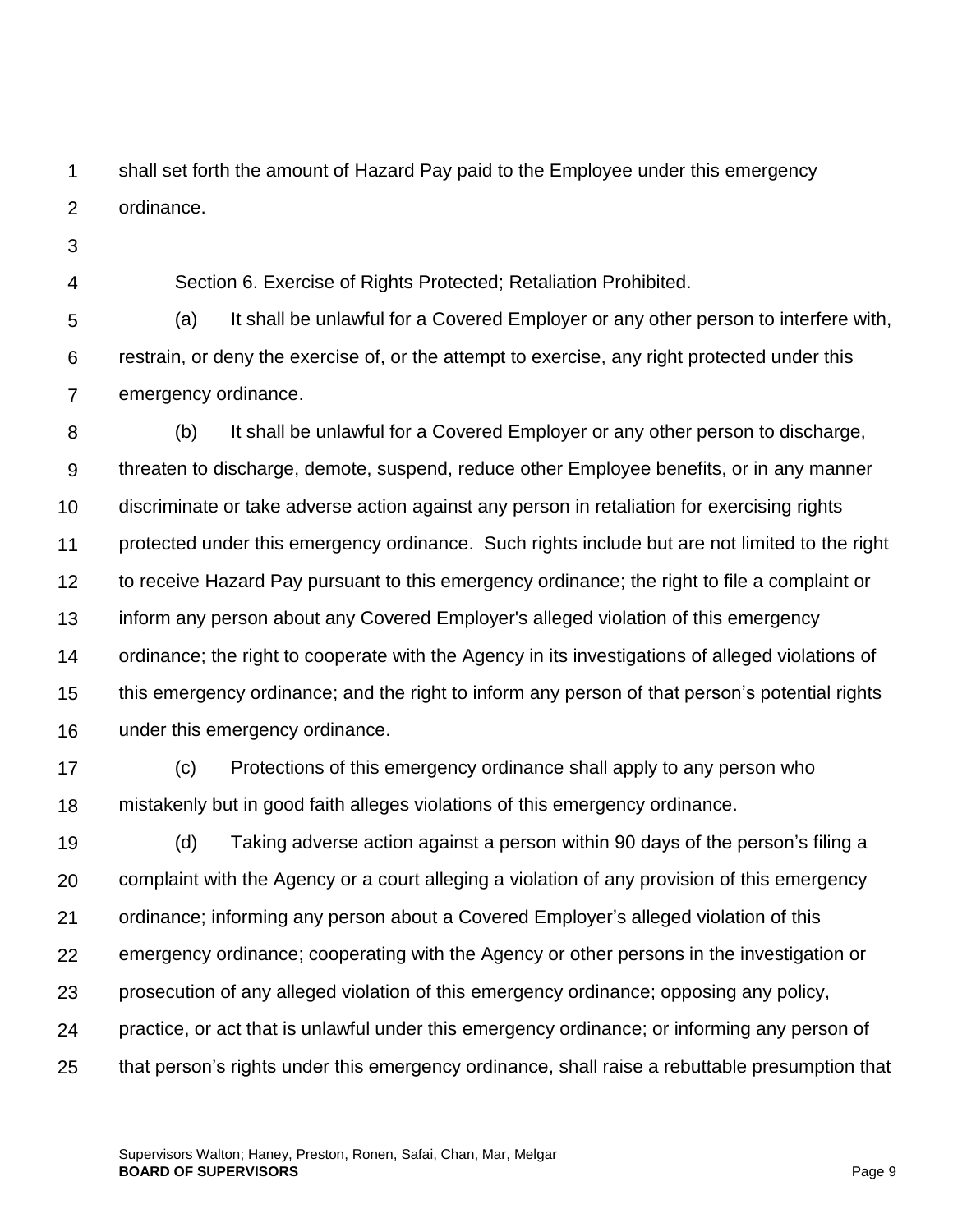1  $\mathcal{P}$ such adverse action was taken in retaliation for the exercise of one or more of the aforementioned rights.

3

4

Section 7. Records, Implementation, and Enforcement.

5 6 7 (a) Covered Employers shall retain records related to Hazard Pay in the same manner and to the same extent as records that must be retained under Administrative Code Section 12R.5(c) and Agency rules and guidelines governing retention of such records.

8 (b) Additionally, Covered Employers shall retain and disclose to the Agency upon

9 request any records related to Employer-Initiated Hazard Pay, including but not limited to (1)

10 copies of the Covered Employer's Employer-Initiated Hazard Pay policy; (2) copies of written

11 notifications to Employees regarding the policy; and (3) for any Employee as to whom a

12 Covered Employer seeks credit under section 4(b) of this emergency ordinance,

13 14 documentation reflecting that Employer-Initiated Hazard Pay payments were made for each hour claimed.

15 16 17 18 19 (c) The Agency is authorized to implement and enforce this emergency ordinance and may promulgate rules and guidelines for such purposes. Except as otherwise provided by Agency rules or guidelines, the administrative and civil enforcement provisions of Administrative Code Sections 12R.7 and 12R.16-24 apply to this emergency ordinance. Until such time as the Agency promulgates any additional rules or guidelines, the rules and

20 guidelines adopted by the Agency interpreting Administrative Code Section Chapter 12R.7

- 21 shall apply to this emergency ordinance.
- 22

23 Section 8. Waiver Through Collective Bargaining.

24 25 (a) All or any portion of the applicable requirements of this emergency ordinance shall not apply to Employees covered by a bona fide collective bargaining agreement to the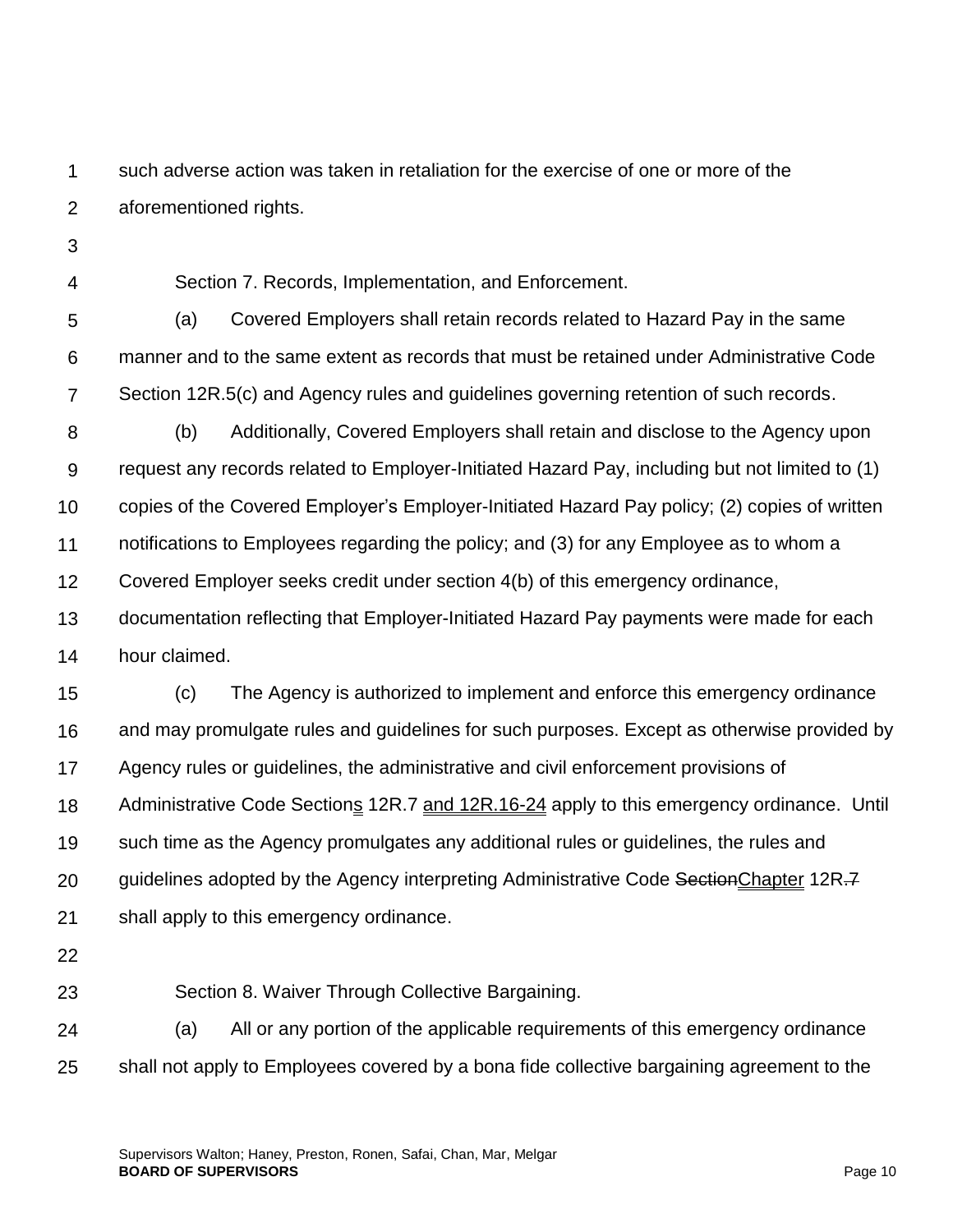1  $\mathcal{P}$ extent that such requirements are expressly waived in a collective bargaining agreement in clear and unambiguous terms.

3 4 (b) The requirements of this emergency ordinance may not be waived by agreement between an individual Employee and a Covered Employer.

5

6

Section 9. Preemption.

7 8 9 Nothing in this emergency ordinance shall be interpreted or applied so as to create any power or duty in conflict with federal or state law. The term "conflict," as used in this Section 9 means a conflict that is preemptive under federal or state law.

10

11 Section 10. City Undertaking Limited to Promotion of the General Welfare.

12 13 14 15 16 17 In undertaking the adoption and enforcement of this emergency ordinance, the City is undertaking only to promote the general welfare. The City is not assuming, nor is it imposing on its officers and employees, an obligation for breach of which it is liable in money damages to any person who claims that such breach proximately caused injury. This emergency ordinance does not create a legally enforceable right by any member of the public against the City.

18

19 Section 11. Severability.

20 21 22 23 24 25 If any section, subsection, sentence, clause, phrase, or word of this emergency ordinance, or any application thereof to any person or circumstance, is held to be invalid or unconstitutional by a decision of a court of competent jurisdiction, such decision shall not affect the validity of the remaining portions or applications of this emergency ordinance. The Board of Supervisors hereby declares that it would have passed this ordinance and every section, subsection, sentence, clause, phrase, and word not declared invalid and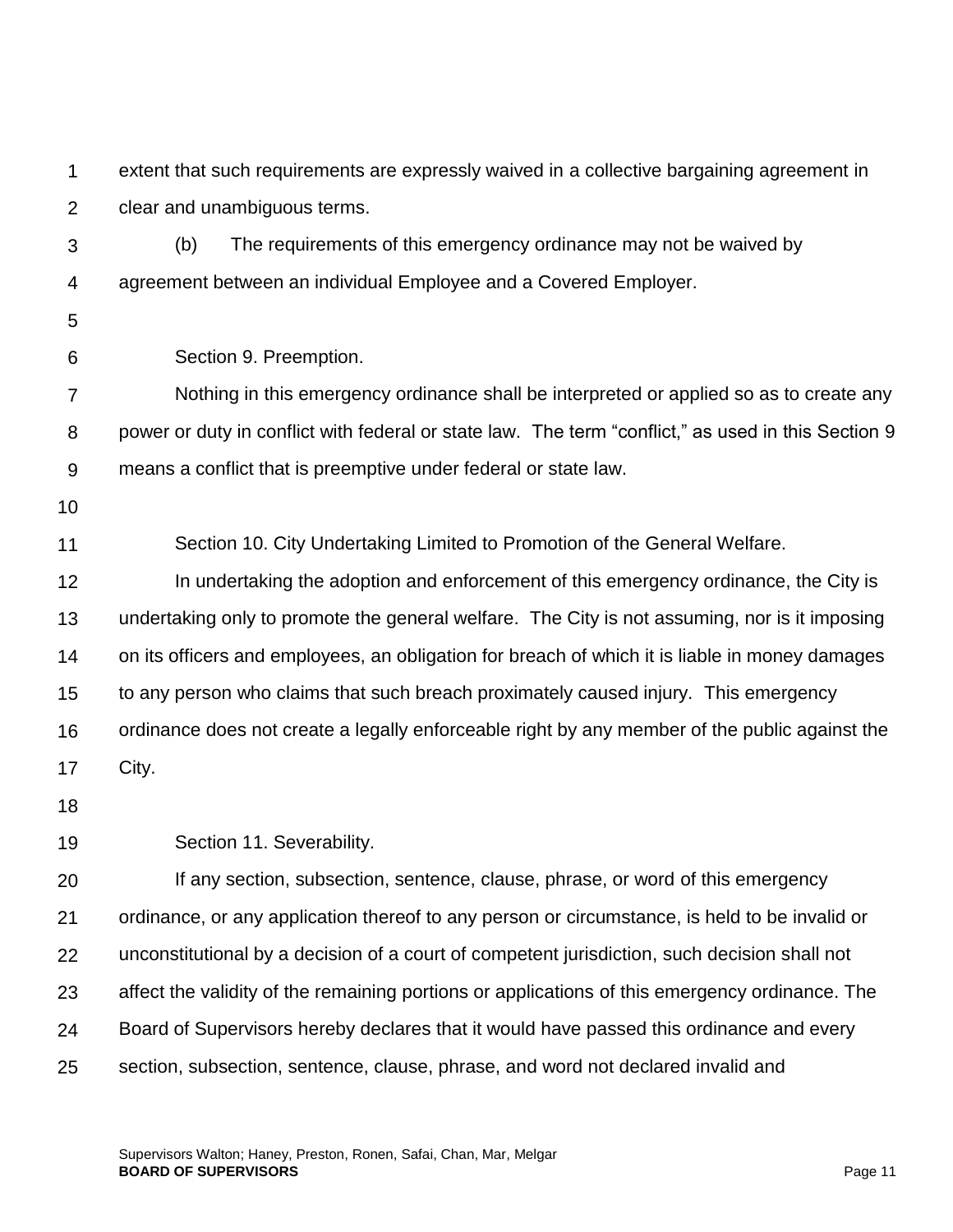| 1              | unconstitutional without regard to whether any other portion of this emergency ordinance or  |
|----------------|----------------------------------------------------------------------------------------------|
| $\overline{2}$ | application thereof would be subsequently declared invalid or unconstitutional.              |
| 3              |                                                                                              |
| 4              | Section 12. Effective Date: Operative Date; Expiration.                                      |
| 5              | Consistent with Charter Section 2.107, this emergency ordinance shall become                 |
| 6              | effective immediately upon enactment, and shall expire on the 61st day following enactment   |
| $\overline{7}$ | unless reenacted as provided by Section 2.107, or upon the termination of the local health   |
| 8              | emergency, whichever occurs first. Enactment occurs when the Mayor signs the ordinance,      |
| $9\,$          | the Mayor returns the ordinance unsigned or does not sign the ordinance within ten days of   |
| 10             | receiving it, or the Board of Supervisors overrides the Mayor's veto of the ordinance. This  |
| 11             | emergency ordinance shall become operative on the third day following enactment.             |
| 12             |                                                                                              |
| 13             | Section 13. Suspension of Charter Section 14.101.                                            |
| 14             | To address the emergency conditions described above, and to the extent this                  |
| 15             | emergency ordinance temporarily modifies the City's Minimum Wage Ordinance, the Board of     |
| 16             | Supervisors finds that it is necessary to temporarily modify the Minimum Wage Ordinance,     |
| 17             | Section 12R.13, which provides that the Board of Supervisors may not amend the substantive   |
| 18             | requirements or scope of that Ordinance, and to suspend the restriction in Charter Section   |
| 19             | 14.101 for that limited purpose.                                                             |
| 20             |                                                                                              |
| 21             | Section 14. Supermajority Vote Required.                                                     |
| 22             | In accordance with Charter Section 2.107, passage of this emergency ordinance by the         |
| 23             | Board of Supervisors requires an affirmative vote of two-thirds of the Board of Supervisors. |
| 24             |                                                                                              |
| 25             |                                                                                              |